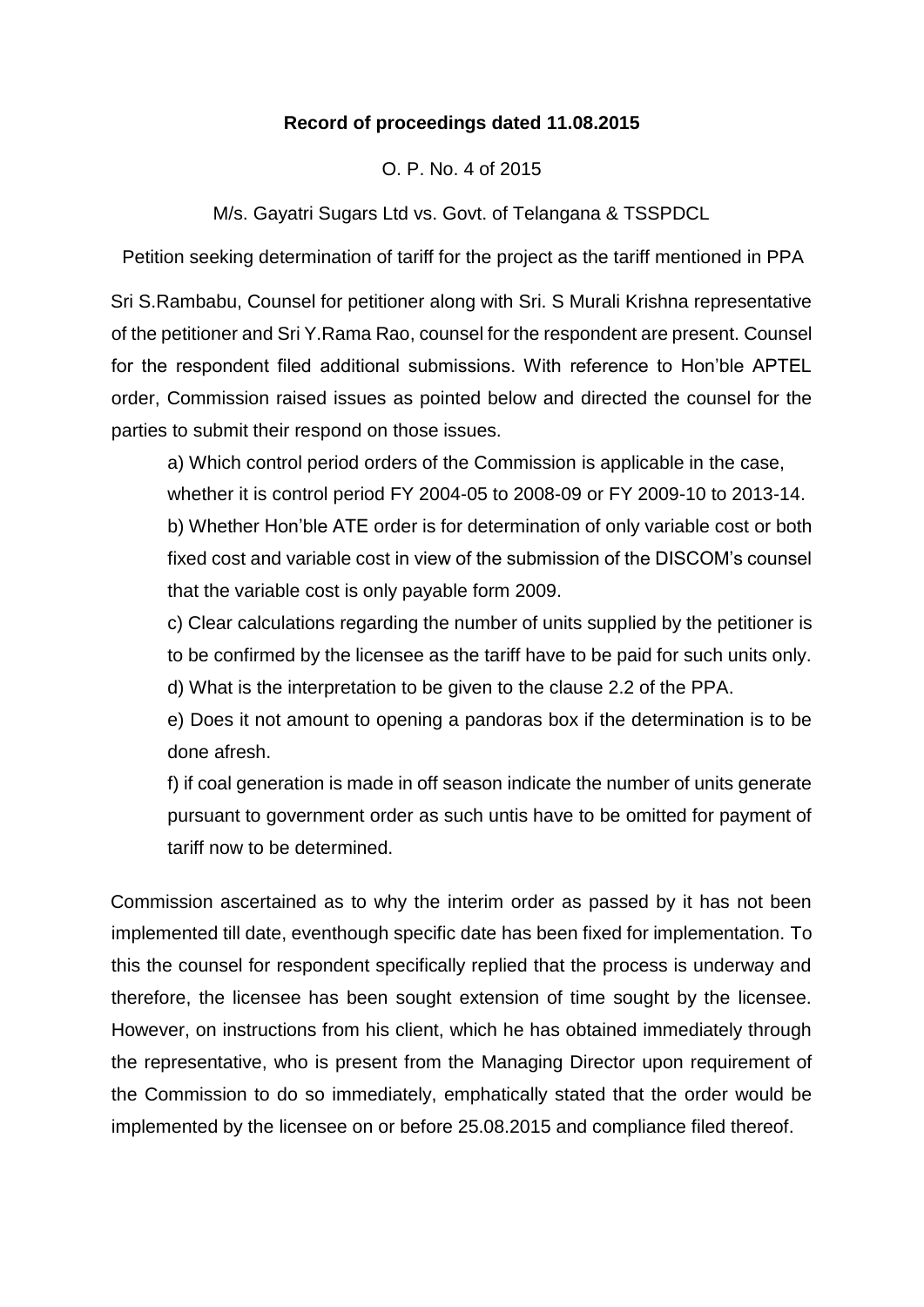Commission directed the counsel for the respondent to make payment by 25.08.2015 with reference to interim order already passed and posted to 25.08.2015 for further hearing. **There will not be any further adjournment on any pretext**.

Call on 25.08.2015 At. 11.00 AM Sd/- Sd/- Sd/- Member Member Chairman

# O. P. No.11 of 2015

M/s. SLT Power & Infrastructure Projects (P) Ltd vs. Govt. of Telangana, CMD, TSTRANSCO, & Ors.

Petition seeking directions to apply tariff determined on 22.06.2013 in respect of Industrial waste.

Sri M. V. Pratap Kumar, Counsel the petitioner along with Sri. G. Vijaya Bhaskar Reddy representative of the petitioner and Sri Y. Rama Rao, Counsel for the respondents, are present. Detailed arguments are advanced by the counsel for the parties. Counsel for the petitioner filed additional submissions. Counsel for the respondents filed written submission stating that the matter may not be proceeded with as the order is erroneous with out filing the necessary data. This was objected by the counsel for the petitioner. Commission has directed the Discom officials to submit their calculation sheets on arriving the capital cost, fixed cost, tariff year on year, working capital required and its interest, variable cost limiting the coal usage of 15%, in un-season period according to CERC regulations to assist the Commission. Posted to 25.08.2015.

Call on 25.08.2015 At. 11.00 AM Sd/- Sd/- Sd/- Member Member Chairman

### O. P. No.59 of 2015 & I.A.No. 20 of 2015

M/s. KSK Mahanadi Power Company Ltd vs. DISCOMS

Petition filed for adjudication of dispute towards liquidated damages

Smt. Swapna Seshadri, Counsel for the petitioner and Sri Y. Rama Rao, Counsel for the respondents, are present. The counsel for the petitioner and respondent submitted the arguments. Commission directed the counsel for the petitioner to file the demand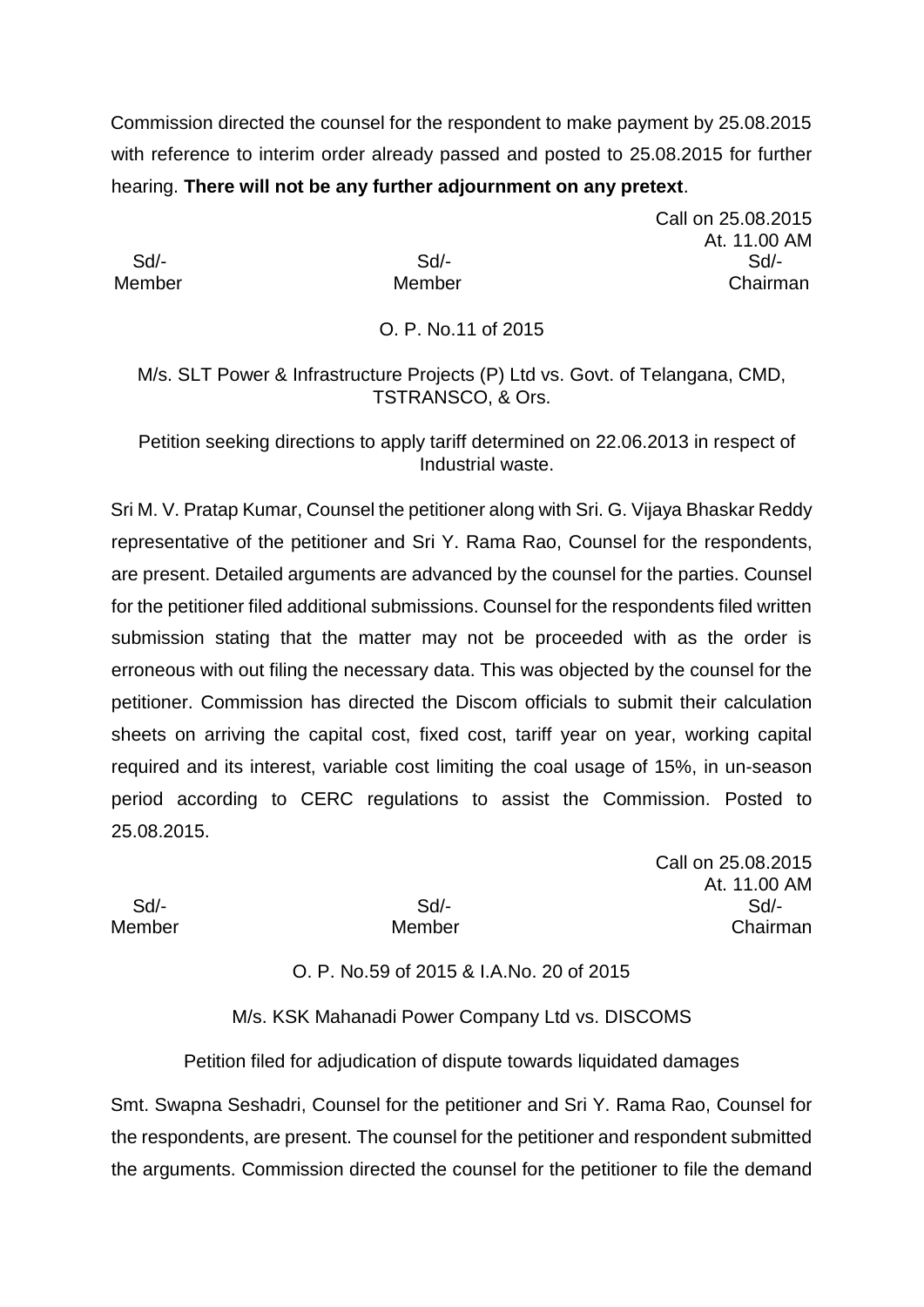raised on the DISCOMS individually and payment made individually by them. Based on the documents filed by the counsel for the petitioner, counsel for the respondents shall file the written submissions. The next date of hearing will be intimated only upon these pleadings are complete. The Commission has raised the issue on jurisdiction of the Commission, in view of AP Reorganisation Act, 2014.

 Sd/- Sd/- Sd/- Member Member Chairman

#### O. P. No.60 of 2015

#### DISCOMS & APPCC vs M/s. KSK Mahanadi Power Company Ltd

Petitition filed for directions on illegal claim of Rs.66.31crs

Sri Y. Rama Rao, Counsel for the petitioners and Smt. Swapna Seshadri, Counsel for the respondents, are present. The counsel for the petitioner and respondent submitted the arguments. Commission directed the counsel for the respondent to file the demand raised on the DISCOMS individually and payment made individually by them. Based on the documents filed by the counsel for the respondent, counsel for the petitioners shall file the written submissions. The next date of hearing will be intimated only upon these pleadings are complete. The Commission has raised the issue on jurisdiction of the Commission, in view of AP Reorganisation Act, 2014.

| Sd     | Sd/-   | Sd/-     |
|--------|--------|----------|
| Member | Member | Chairman |

O. P. No.68 of 2015 & I.A.No. 19 of 2015

M/s. KSK Mahanadi Power Company Ltd vs. DISCOMS

Petitition filed for adjudication of dispute arising under the PPA

Smt. Swapna Seshadri, Counsel for the petitioner and Sri Y. Rama Rao, Counsel for the respondents, are present. The counsel for the petitioner and respondent submitted the arguments. Commission directed the counsel for the petitioner to file the demand raised on the DISCOMS individually and payment made individually by them. Based on the documents filed by the counsel for the petitioner, counsel for the respondents shall file the written submissions. The next date of hearing will be intimated only upon